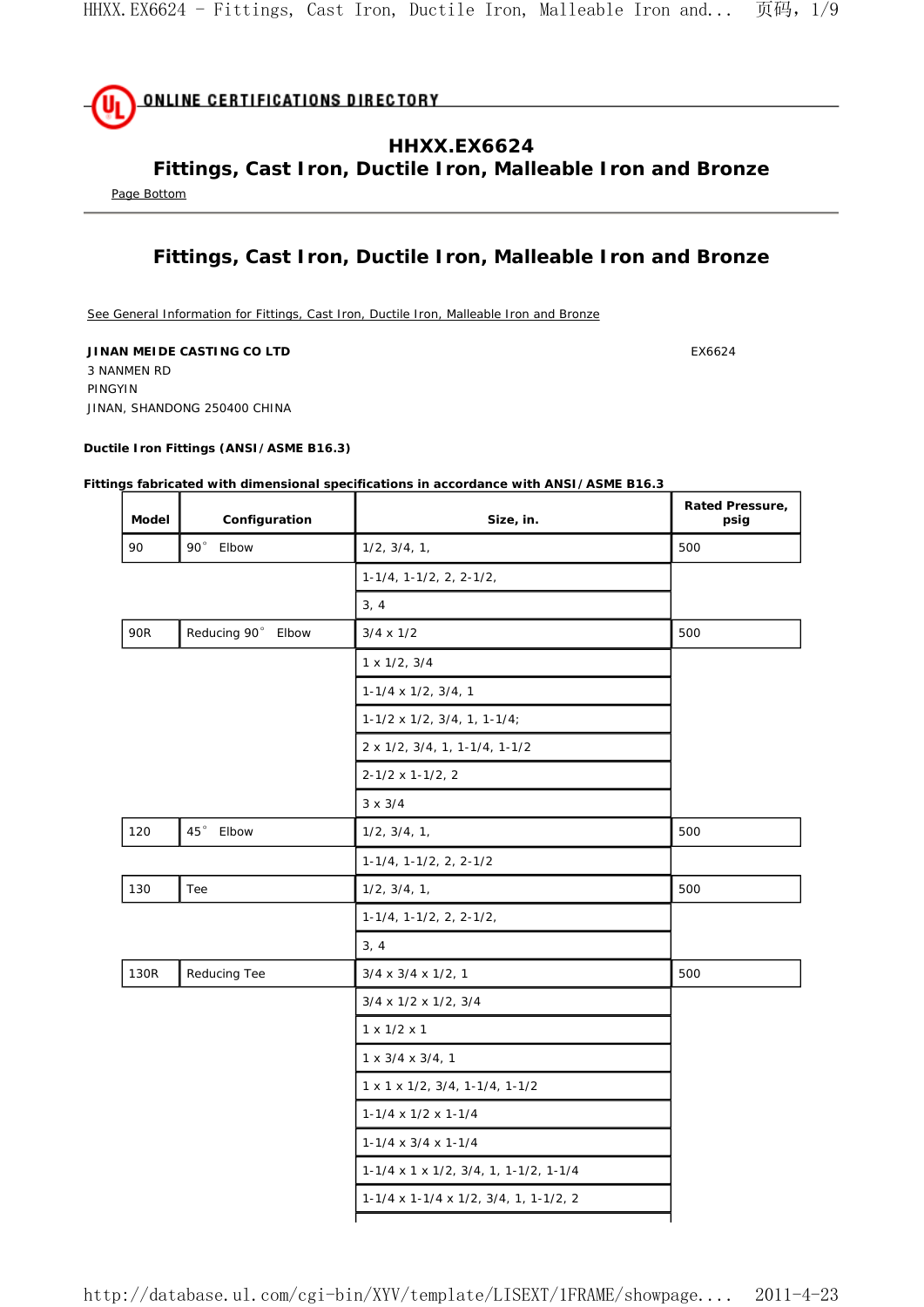|             |                          | $1-1/2 \times 1/2 \times 1-1/4$ , 1-1/2                    |     |
|-------------|--------------------------|------------------------------------------------------------|-----|
|             |                          | $1-1/2 \times 3/4 \times 1-1/4$ , 1-1/2                    |     |
|             |                          | $1-1/2 \times 1 \times 1/2$ , $3/4$ , 1, $1-1/4$ , $1-1/2$ |     |
|             |                          | 1-1/2 x 1-1/4 x 1/2, 3/4, 1, 1-1/4, 1-1/2, 1, 2            |     |
|             |                          | 1-1/2 x 1-1/2 x 1/2, 3/4, 1, 1-1/4, 2                      |     |
|             |                          | $2 \times 1 \times 2$                                      |     |
|             |                          | $2 \times 1 - 1/4 \times 2$                                |     |
|             |                          | 2 x 1-1/2 x 1/2, 3/4, 1, 1-1/4, 1-1/2, 2                   |     |
|             |                          | $2 \times 2 \times 1/2$ , $3/4$ , 1, 1-1/4, 1-1/2, 2-1/2   |     |
|             |                          | 2-1/2 x 2-1/2 x 3/4, 1, 1-1/4, 1-1/2, 2, 3                 |     |
| 241         | Hex Bushing              | $1, 1 - 1/4, 1 - 1/2, 2,$                                  | 500 |
|             |                          | $1 - 1/4x3/4$                                              |     |
| 220         | Straight Coupling w/stop | 1/2, 3/4,                                                  | 500 |
|             |                          | 1, 1-1/4, 1-1/2, 2, 2-1/2                                  |     |
| 240         | Reducing                 | $1 \times 1/2$ , $3/4$                                     | 500 |
|             | Coupling w/hex           | $1-1/4 \times 3/4$ , 1                                     |     |
|             |                          | $1-1/2 \times 1, 1-1/4$                                    |     |
|             |                          | $2 \times 1$ , 1-1/4, 1-1/2                                |     |
| 180         | Cross                    | $1, 1 - 1/4, 1 - 1/2, 2$                                   | 500 |
|             |                          | 3/4                                                        |     |
| <b>180R</b> | <b>Reducing Cross</b>    | $1 - 1/4 \times 1$                                         | 500 |
|             |                          | $1 - 1/2 \times 1$                                         |     |
|             |                          | $2 \times 1$                                               |     |
| 300         | Cap                      | $1/2$ , $3/4$ , $1$ ,                                      | 500 |
|             |                          | $1-1/4$ , $1-1/2$ , $2$ , $2-1/2$                          |     |
| 291         | Square Head Plug         | 1/2, 3/4,                                                  | 500 |
|             |                          | $1, 1 - 1/4, 1 - 1/2, 2$                                   |     |
| 342         | Union                    | $1, 1 - 1/4, 1 - 1/2, 2$                                   | 500 |

#### **CAST IRON FITTINGS**

## **Cast Iron Fittings (ANSI/ASME B16.4)**

| Model | Configuration                | Size, in.                                | Rated<br>Pressure,<br>psig |
|-------|------------------------------|------------------------------------------|----------------------------|
| 90    | $90^{\circ}$<br>Elbow        | $1, 1 - 1/4, 1 - 1/2, 2, 2 - 1/2,$       | 300                        |
|       |                              | 3, 4                                     |                            |
| 90R   | Reducing 90°<br><b>Elbow</b> | $3/4 \times 1/2$                         | 300                        |
|       |                              | $1 \times 1/2$ , $3/4$                   |                            |
|       |                              | $1-1/4 \times 1/2$ , $3/4$ , 1           |                            |
|       |                              | $1-1/2 \times 1/2$ , $3/4$ , 1, 1-1/4    |                            |
|       |                              | $2 \times 1/2$ , $3/4$ , 1, 1-1/4, 1-1/2 |                            |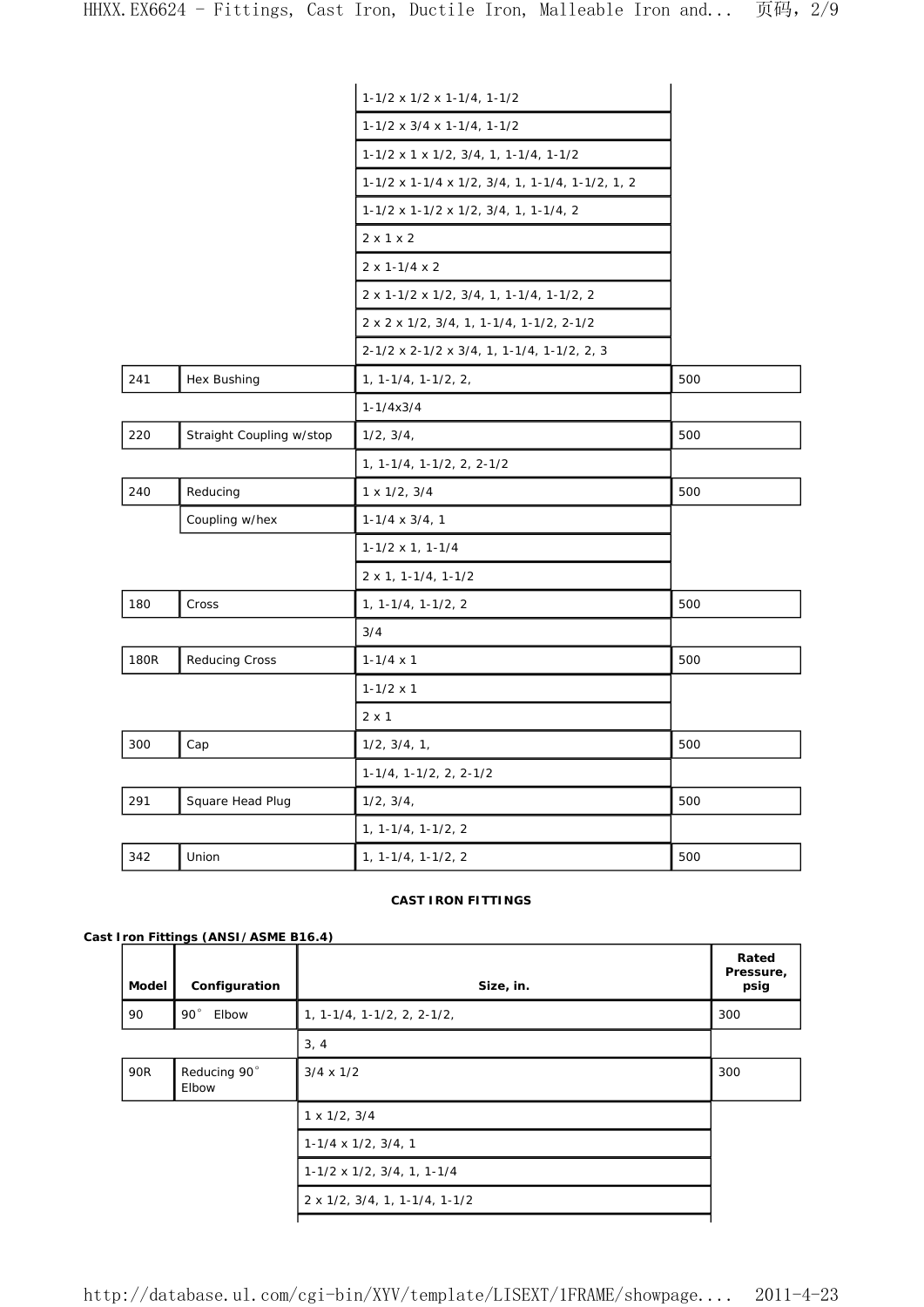|      |                                   | $2-1/2 \times 3/4$ , 1, 1-1/4, 1-1/2, 2                                                                                                                                      |     |
|------|-----------------------------------|------------------------------------------------------------------------------------------------------------------------------------------------------------------------------|-----|
|      |                                   | $3 \times 2$                                                                                                                                                                 |     |
|      |                                   | 3/4x1/2, 3x2                                                                                                                                                                 |     |
| 120  | $45\,^{\circ}$<br>Elbow           | $1, 1 - 1/4, 1 - 1/2, 2,$                                                                                                                                                    | 300 |
|      |                                   | $2-1/2, 3, 4$                                                                                                                                                                |     |
| 130  | Tee                               | $1, 1 - 1/4, 1 - 1/2, 2, 2 - 1/2$                                                                                                                                            | 300 |
|      |                                   | 3, 4                                                                                                                                                                         |     |
| 130R | Reducing Tee                      | 1x1x1-1/2, 2x1/2x2, 2x1x1-1/2,2-1/2x1/2x2-1/2, 2-1/2x2x1/2,2-<br>1/2x2x3/4, 2-1/2x2x1, 2-1/2x2x1-1/4, 2-1/2x2x1-1/2, 2-1/2x2x2,<br>2-1/2x2x2-1/2,3x3x1-1/4, 3x3x1-1/2, 3x3x2 | 300 |
| 180  | Cross                             | $1, 1 - 1/4, 1 - 1/2, 2$                                                                                                                                                     | 300 |
| 180R | Reducing Cross                    | $1 - 1/4 \times 1$                                                                                                                                                           | 300 |
|      |                                   | $1 - 1/2 \times 1$                                                                                                                                                           |     |
|      |                                   | $2 \times 1$                                                                                                                                                                 |     |
| 240  | <b>Reducing Coupling</b><br>w/hex | $1 \times 1/2$ , $3/4$                                                                                                                                                       | 300 |
|      |                                   | $1 - 1/4 \times 1$                                                                                                                                                           |     |
|      |                                   | $2 \times 3/4, 1$                                                                                                                                                            |     |
| 291  | Cored Plugs                       | $3/4, 1, 1-1/4, 1-1/2, 2$                                                                                                                                                    | 300 |
| 291S | Solid Plugs                       | 1/2                                                                                                                                                                          | 300 |

**Malleable Iron Fittings (ANSI/ASME B16.3, ANSI/ASME B16.14)** 

## **Fittings fabricated with dimensional specifications in accordance with ANSI/ASME B16.3**

| <b>Model</b> | <b>Configuration</b>         | Size, in.                                                                                                                          | Rated<br>Pressure,<br>psig |
|--------------|------------------------------|------------------------------------------------------------------------------------------------------------------------------------|----------------------------|
| 90           | $90^\circ$<br><b>Elbow</b>   | $1/2, 3/4, 1, 1-1/4, 1-1/2, 2$                                                                                                     | 500                        |
| 90           | 90° Elbow                    | $2-1/2$ , 3, 3-1/2, 4, 5, 6                                                                                                        | 300                        |
| 90R          | 90° Reducing<br><b>Elbow</b> | 1/2x1/4, 3/8; 3/4x1/4, 3/8, 1/2; 1x3/8, 1/2, 3/4; 1-1/4x1/2, 3/4, 1; 1-<br>$1/2x3/4$ , 1, 1-1/4; $2x3/4$ , 1, 1-1/4, 1-1/2         | 500                        |
| <b>90R</b>   | 90° Reducing<br><b>Elbow</b> | $2 - 1/2x1 - 1/2$ , 2; 3x2, 2-1/2; 4x3                                                                                             | 300                        |
| 92           | 90° Street<br><b>Elbow</b>   | $1/2, 3/4, 1, 1-1/4, 1-1/2, 2$                                                                                                     | 500                        |
| 92           | 90° Street<br><b>Elbow</b>   | $2 - 1/2, 3, 4, 6$                                                                                                                 | 300                        |
| 120          | $45^\circ$<br><b>Elbow</b>   | $1/2, 3/4, 1, 1-1/4, 1-1/2, 2$                                                                                                     | 500                        |
| 120          | $45^\circ$<br><b>Elbow</b>   | $2 - 1/2, 3, 4, 5, 6$                                                                                                              | 300                        |
| 121          | 45° Street<br><b>Elbow</b>   | $1/2$ , $3/4$ , 1, 1-1/4, 1-1/2, 2                                                                                                 | 500                        |
| 121          | 45° Street<br><b>Elbow</b>   | $2 - 1/2, 3, 4$                                                                                                                    | 300                        |
| 130          | <b>Tee</b>                   | $1/2, 3/4, 1, 1-1/4, 1-1/2, 2$                                                                                                     | 500                        |
| 130          | <b>Tee</b>                   | $2-1/2$ , 3, 3-1/2, 4, 5, 6                                                                                                        | 300                        |
| <b>130R</b>  | <b>Reducing Tee</b>          | 3/8x3/8x1/2, 1/2x1/4x1/2, 1/2x3/8x1/2, 1/2x1/2x1/4, 1/2x1/2x3/8,<br>1/2x1/2x3/4, 1/2x1/2x1, 3/4x1/2x1/2, 3/4x1/2x3/4, 3/4x3/4x1/4, | 500                        |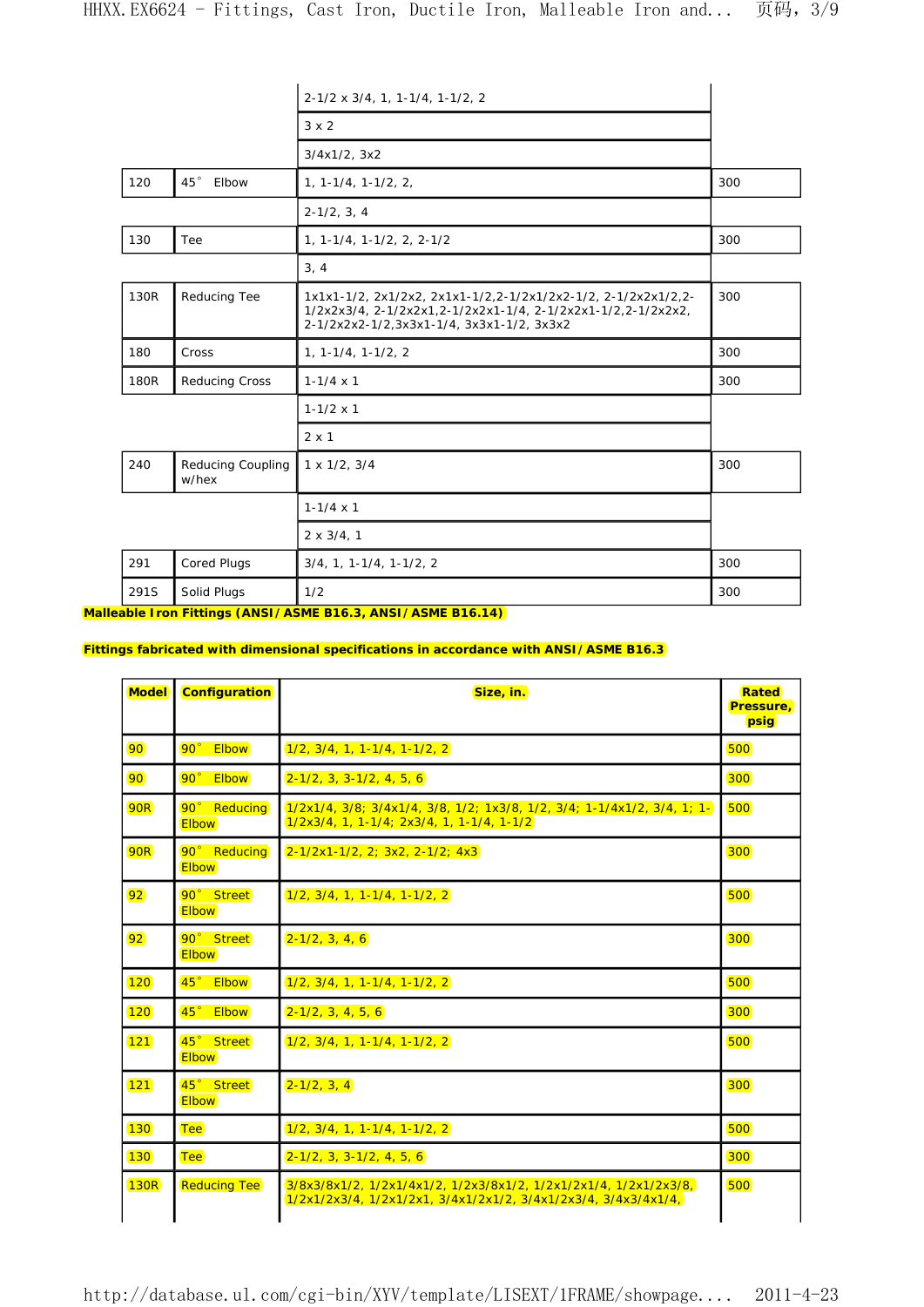|             |                                    | 3/4x3/4x3/8, 3/4x3/4x1/2, 3/4x3/4x1, 1x1/2x1/2, 1x1/2x3/4, 1x1/2x1,<br>1x3/4x1/2, 1x3/4x3/4, 1x3/4x1, 1x1x1/4, 1x1x3/8, 1x1x1/2, 1x1x3/4,<br>1x1x1-1/4, 1x1x1-1/2, 1x1x2, 1-1/4x1/2x1, 1-1/4x1/2x1-1/4, 1-<br>$1/4x3/4x3/4$ , 1-1/4x3/4x1, 1-1/4x3/4x1-1/4, 1-1/4x1x1/2, 1-<br>$1/4x1x3/4$ , 1-1/4x1x1, 1-1/4x1x1-1/4, 1-1/4x1-1/4x3/8, 1-1/4x1-<br>1/4x1/2, 1-1/4x1-1/4x3/4, 1-1/4x1-1/4x1, 1-1/4x1-1/4x1-1/2, 1-<br>1/4x1-1/4x2, 1-1/2x1/2x1-1/2, 1-1/2x3/4x1-1/2, 1-1/2x1x1, 1-<br><u>1/2x1x1-1/4, 1-1/2x1x1-1/2, 1-1/2x1-1/4x1/2, 1-1/2x1-1/4x3/4, 1-</u><br>1/2x1-1/4x1, 1-1/2x1-1/4x1-1/4, 1-1/2x1-1/4x1-1/2, 1-1/2x1-1/2x1/2,<br>1-1/2x1-1/2x3/4, 1-1/2x1-1/2x1, 1-1/2x1-1/2x1-1/4, 1-1/2x1-1/2x2,<br>2x1/2x2, 2x3/4x2, 2x1x1-1/2, 2x1x2, 2x1-1/4x1-1/4, 2x1-1/4x1-1/2,<br>2x1-1/4x2, 2x1-1/2x1, 2x1-1/2x1-1/4, 2x1-1/2x1-1/2, 2x1-1/2x2,<br>2x2x1/2, 2x2x3/4, 2x2x1, 2x2x1-1/4, 2x2x1-1/2 |     |
|-------------|------------------------------------|---------------------------------------------------------------------------------------------------------------------------------------------------------------------------------------------------------------------------------------------------------------------------------------------------------------------------------------------------------------------------------------------------------------------------------------------------------------------------------------------------------------------------------------------------------------------------------------------------------------------------------------------------------------------------------------------------------------------------------------------------------------------------------------------------------------------------------------------------------------------------------------------------|-----|
| <b>130R</b> | <b>Reducing Tee</b>                | 2x2x2-1/2, 2-1/2x1-1/2x2, 2-1/2x1-1/2x2-1/2, 2-1/2x2x2, 2-1/2x2x2-<br>1/2, 2-1/2x2-1/2x3/4, 2-1/2x2-1/2x1, 2-1/2x2-1/2x1-1/4, 2-1/2x2-<br>1/2x1-1/2, 2-1/2x2-1/2x2, 3x2x2, 3x2x3, 3x3x3/4, 3x3x1, 3x3x1-1/4,<br>3x3x1-1/2, 3x3x2, 3x3x2-1/2, 4x4x1-1/2, 4x4x2, 4x4x2-1/2, 4x4x3                                                                                                                                                                                                                                                                                                                                                                                                                                                                                                                                                                                                                   | 300 |
| 134         | <b>Street Tee</b>                  | $1/2$ , $3/4$ , 1, 1-1/4, 1-1/2, 2                                                                                                                                                                                                                                                                                                                                                                                                                                                                                                                                                                                                                                                                                                                                                                                                                                                                | 500 |
| 165         | $45^\circ$ Y-<br><b>Branches</b>   | 1/2, 3/4, 1, 1-1/4, 1-1/2, 2                                                                                                                                                                                                                                                                                                                                                                                                                                                                                                                                                                                                                                                                                                                                                                                                                                                                      | 500 |
| 165         | $45^\circ$ Y-<br><b>Branches</b>   | $2 - 1/2, 3, 4$                                                                                                                                                                                                                                                                                                                                                                                                                                                                                                                                                                                                                                                                                                                                                                                                                                                                                   | 300 |
| <b>180</b>  | <b>Cross</b>                       | $1/2, 3/4, 1, 1-1/4, 1-1/2, 2$                                                                                                                                                                                                                                                                                                                                                                                                                                                                                                                                                                                                                                                                                                                                                                                                                                                                    | 500 |
| 180         | <b>Cross</b>                       | $2 - 1/2$ , 3, 3 - 1/2, 4                                                                                                                                                                                                                                                                                                                                                                                                                                                                                                                                                                                                                                                                                                                                                                                                                                                                         | 300 |
| <b>180R</b> | <b>Reducing Cross</b>              | $3/4x1/2$ , $1x1/2$ , $1x3/4$ , $1-1/4x3/4$ , $1-1/4x1$ , $1-1/2x3/4$ , $1-1/2x1$ , $1-$<br>$1/2x1-1/4$ , $2x3/4$ , $2x1$ , $2x1-1/4$ , $2x1-1/2$                                                                                                                                                                                                                                                                                                                                                                                                                                                                                                                                                                                                                                                                                                                                                 | 500 |
| <b>180R</b> | <b>Reducing Cross</b>              | $2 - 1/2x^2$ , $3x^2$                                                                                                                                                                                                                                                                                                                                                                                                                                                                                                                                                                                                                                                                                                                                                                                                                                                                             | 300 |
| 220         | <b>Coupling</b>                    | $1/2, 3/4, 1, 1-1/4, 1-1/2, 2$                                                                                                                                                                                                                                                                                                                                                                                                                                                                                                                                                                                                                                                                                                                                                                                                                                                                    | 500 |
| 220         | <b>Coupling</b>                    | $2 - 1/2, 3, 4$                                                                                                                                                                                                                                                                                                                                                                                                                                                                                                                                                                                                                                                                                                                                                                                                                                                                                   | 300 |
| 240         | Reducing<br><b>Coupling</b>        | 1/2x1/8, 1/2x1/4, 1/2x3/8, 3/4x1/4, 3/4x3/8, 3/4x1/2, 1x1/4, 1x3/8,<br>1x1/2, 1x3/4, 1-1/4x1/2, 1-1/4x3/4, 1-1/4x1, 1-1/2x1/2, 1-1/2x3/4, 1-<br>1/2x1, 1-1/2x1-1/4, 2x1/2, 2x3/4, 2x1, 2x1-1/4, 2x1-1/2                                                                                                                                                                                                                                                                                                                                                                                                                                                                                                                                                                                                                                                                                           | 500 |
| 240         | <b>Reducing</b><br><b>Coupling</b> | $2-1/2x1-1/2$ , $2-1/2x2$ , $3x1-1/2$ , $3x2$ , $3x2-1/2$ , $4x2$ , $4x3$                                                                                                                                                                                                                                                                                                                                                                                                                                                                                                                                                                                                                                                                                                                                                                                                                         | 300 |
| 300         | Cap                                | $1/2, 3/4, 1, 1-1/4, 1-1/2, 2$                                                                                                                                                                                                                                                                                                                                                                                                                                                                                                                                                                                                                                                                                                                                                                                                                                                                    | 500 |
| 300         | Cap <sup></sup>                    | $2 - 1/2$ , 3, 3 - $1/2$ , 4, 5, 6                                                                                                                                                                                                                                                                                                                                                                                                                                                                                                                                                                                                                                                                                                                                                                                                                                                                | 300 |

### **Fittings fabricated with dimensional specifications in accordance with ANSI/ASME B16.14**

| <b>Model</b> | <b>Configuration</b>                | Size, in.                                                                                                                                                                                                                                                                                                                                                                                                                                                                                                                                             | Rated<br>Pressure,<br>psig |
|--------------|-------------------------------------|-------------------------------------------------------------------------------------------------------------------------------------------------------------------------------------------------------------------------------------------------------------------------------------------------------------------------------------------------------------------------------------------------------------------------------------------------------------------------------------------------------------------------------------------------------|----------------------------|
| 241          | <b>Bushing</b>                      | <u>1/2x1/8, 1/2x1/4, 1/2x3/8, 3/4x1/8, 3/4x1/4, 3/4x3/8, 3/4x1/2, 1</u><br>1x1/8, 1x1/4, 1x3/8, 1x1/2, 1x3/4, 1-1/4x1/4, 1-1/4x3/8, 1-1/4x1/2,<br>1-1/4x3/4, 1-1/4x1, 1-1/2x1/4, 1-1/2x3/8, 1-1/2x1/2, 1-1/2x3/4, 1-<br>1/2x1, 1-1/2x1-1/4, 2x1/4, 2x3/8, 2x1/2, 2x3/4, 2x1, 2x1-1/4, 2x1-<br>$1/2$ , $2-1/2x1/2$ , $2-1/2x3/4$ , $2-1/2x1$ , $2-1/2x1-1/4$ , $2-1/2x1-1/2$ , $2-1$<br>$1/2x2$ , $3x1/2$ , $3x3/4$ , $3x1$ , $3x1-1/4$ , $3x1-1/2$ , $3x2$ , $3x2-1/2$ , $3-1/2x2-1$<br><u>1/2, 3-1/2x3, 4x1-1/4, 4x1-1/2, 4x3, 4x3-1/2, 5x4, 6x5</u> | 300                        |
| 291          | <b>Cored Plugs</b>                  | $1/2, 3/4, 1, 1-1/4, 1-1/2, 2, 2-1/2, 3, 3-1/2$                                                                                                                                                                                                                                                                                                                                                                                                                                                                                                       | 300                        |
| <b>291S</b>  | <b>Solid Plugs</b>                  | 1/2, 3/4, 1, 1-1/4, 1-1/2, 2, 2-1/2, 3, 3-1/2                                                                                                                                                                                                                                                                                                                                                                                                                                                                                                         | 300                        |
| $291 - 4$    | <b>Slotted Head</b><br><b>Plugs</b> | 4, 5, 6                                                                                                                                                                                                                                                                                                                                                                                                                                                                                                                                               | 300                        |
| <b>291N</b>  | <b>Countersunk</b><br><b>Plugs</b>  | $1/2, 3/4, 1, 1-1/4, 1-1/2, 2, 2-1/2, 3, 4$                                                                                                                                                                                                                                                                                                                                                                                                                                                                                                           | 300                        |

Malleable Iron Fittings, ISO 49/EN 10242 (threads manufactured in accordance with ISO 7-1):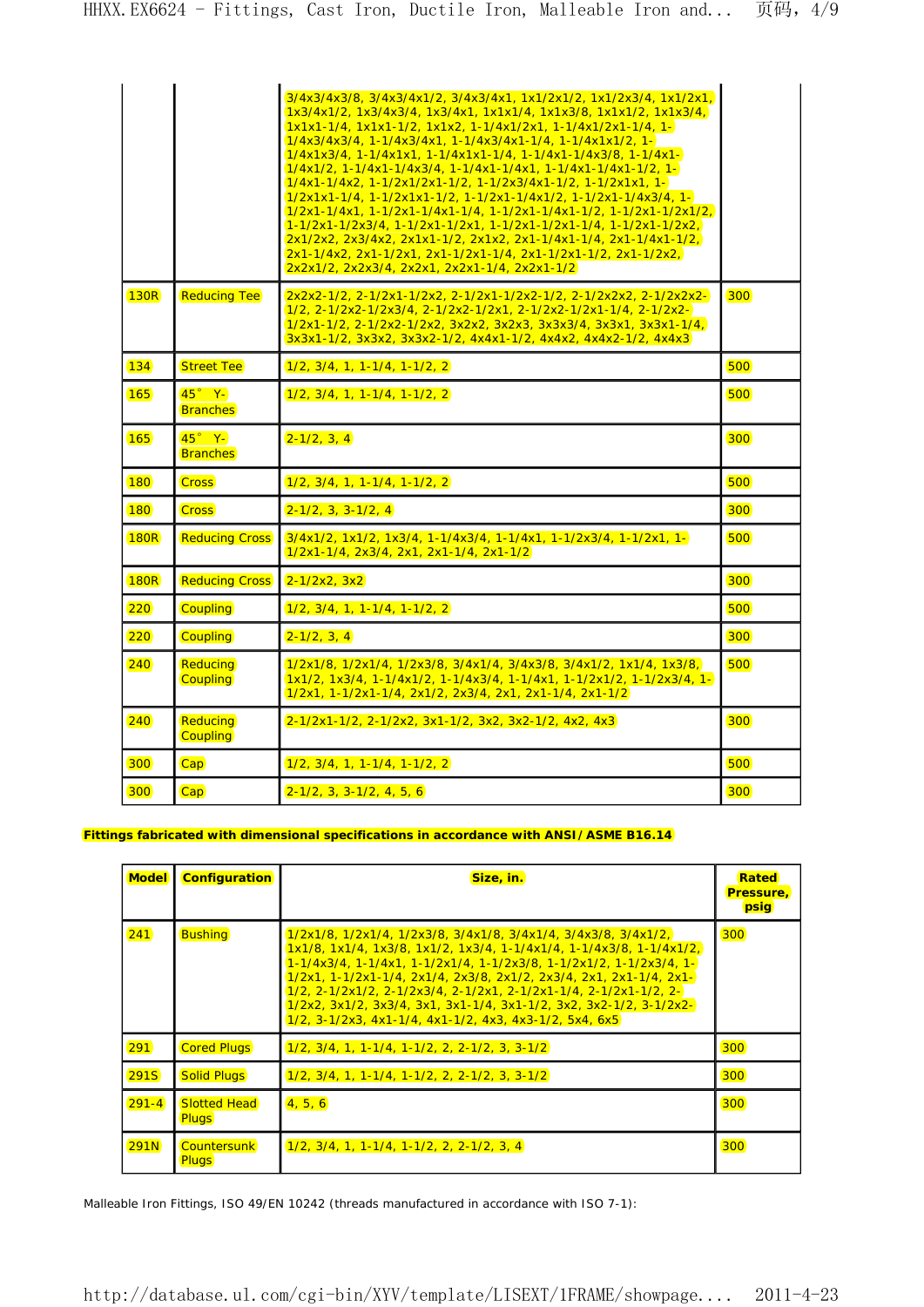| <b>Fitting Type</b>                                | Sizes, in.                                                                                                                                                                                                                                                                                                                                                                                                                                        | End<br><b>Type</b> | Rated<br>Pressure,<br>psig |
|----------------------------------------------------|---------------------------------------------------------------------------------------------------------------------------------------------------------------------------------------------------------------------------------------------------------------------------------------------------------------------------------------------------------------------------------------------------------------------------------------------------|--------------------|----------------------------|
| Bend 90 degree,<br>male and female                 | 1/8", 1/4", 3/8", 1/2", 3/4", 1", 1-1/4", 1-1/2", 2", 2-1/2", 3", 4", 6"                                                                                                                                                                                                                                                                                                                                                                          | Threaded           | 500                        |
| Short Bend 90<br>degree, male<br>and female        | 1/4", 3/8", 1/2", 3/4", 1", 1-1/4", 1-1/2", 2", 2-1/2"                                                                                                                                                                                                                                                                                                                                                                                            | Threaded           | 500                        |
| Bend 90 degree,<br>female                          | 1/4", 3/8", 1/2", 3/4", 1', 1-1/4", 1-1/2", 2", 2-1/2", 3", 4"                                                                                                                                                                                                                                                                                                                                                                                    | Threaded           | 500                        |
| Short Bend 90<br>degree, female                    | 1/2", 3/4", 1", 1-1/4", 1-1/2", 2"                                                                                                                                                                                                                                                                                                                                                                                                                | Threaded           | 500                        |
| Bend 90 degree,<br>male                            | 3/8", 1/2", 3/4", 1', 1-1/4", 1-1/2", 2", 2-1/2", 3", 4"                                                                                                                                                                                                                                                                                                                                                                                          | Threaded           | 500                        |
| Bend 45 degree,<br>male and female                 | 1/4", 3/8", 1/2", 3/4", 1', 1-1/4", 1-1/2", 2", 2-1/2", 3", 4", 6"                                                                                                                                                                                                                                                                                                                                                                                | Threaded           | 500                        |
| Bend 45 degree,<br>female                          | 1/4", 3/8", 1/2", 3/4", 1', 1-1/4", 1-1/2", 2", 2-1/2", 3", 4"                                                                                                                                                                                                                                                                                                                                                                                    | Threaded           | 500                        |
| Crossover                                          | 1/2", 3/4", 1", 1-1/4", 1-1/2", 2"                                                                                                                                                                                                                                                                                                                                                                                                                | Threaded           | 500                        |
| Elbow, 90<br>degree                                | 1/8", 1/4", 3/8", 1/2", 3/4", 1", 1-1/4", 1-1/2", 2", 2-1/2", 3", 4", 6", 5"                                                                                                                                                                                                                                                                                                                                                                      | Threaded           | 500                        |
| Elbow, 90<br>degree, reducing                      | 3/8"X1/4",1/2x3/8",3/4x3/8",3/4x1/2",1x1/2",1x3/4",1-1/4x3/4",1-<br>1/4x1",1x1/4",1x3/8",1x1/2",1x3/4",1-1/4x3/8", 1-1/4x1/2", 1-<br>1/4x3/4", 1-1/4x1", 1-1/2x1/2", 1-<br>1/2x3/4",1/4x1/8,3/8x1/8,1/2x1/4,3/4x1/4,1x1/4,1x3/8,1-<br>1/4x3/8,1-1/4x1/2,1-1/2x1/2,1-1/2x3/4,2x1/2,2x3/4,2x1,2x1-<br>1/4,2-1/2x1/2,2-1/2x3/4,2-1/2x1,2-1/2x1-1/4,2-1/2x1-<br>1/2,3x3/4,3x1,3x1-1/4,3x1-1/2,3x2,3x2-1/2,4x1,4x1-1/4,4x1-<br>1/2,4x2,4x2-1/2,4x3,6x4 | Threaded           | 500                        |
|                                                    | 11/2x1", 11/2x11/4", 2x11/2", 21/2x2"                                                                                                                                                                                                                                                                                                                                                                                                             |                    |                            |
| Stree Elbow, 90<br>degree                          | 1/8", 1/4", 3/8", 1/2", 3/4", 1", 1-1/4", 1-1/2", 2", 2-1/2", 3", 4", 6"                                                                                                                                                                                                                                                                                                                                                                          | Threaded           | 500                        |
| Stree Elbow, 90<br>degree, reducing                | 3/4"X1/2", 1"X3/4"                                                                                                                                                                                                                                                                                                                                                                                                                                | Threaded           | 500                        |
| Union elbow,<br>F&F, Flat seat<br>without gasket   | 1/2", 3/4, 1, 1-1/4, 1-1/2, 2"                                                                                                                                                                                                                                                                                                                                                                                                                    | Threaded           | 500                        |
| Union elbow,<br>F&F, conical joint<br>iron to iron | 1/4,3/8,1/2",3/4,1,1-1/4,1-1/2,2"                                                                                                                                                                                                                                                                                                                                                                                                                 | Threaded           | 500                        |
| Union elbow.<br>M&F, Flat seat<br>without gasket   | 11/2"                                                                                                                                                                                                                                                                                                                                                                                                                                             | Threaded           | 500                        |
| Union elbow,<br>M&F, conical<br>joint iron to iron | $1/2$ ", $3/4$ , $1$ , $1-1/4$ , $1-1/2$ , $2$ "                                                                                                                                                                                                                                                                                                                                                                                                  | Threaded           | 500                        |
| Elbow, 45<br>degree                                | 1/8", 1/4", 3/8", 1/2", 3/4", 1', 1-1/4", 1-1/2", 2, 2-1/2", 3", 4", 5, 6"                                                                                                                                                                                                                                                                                                                                                                        | Threaded           | 500                        |
| Stree Elbow, 45<br>degree                          | 1/8", 1/4", 3/8", 1/2", 3/4", 1", 1-1/4",                                                                                                                                                                                                                                                                                                                                                                                                         | Threaded           | 500                        |
|                                                    | $1 - 1/2$ ", 2, $2 - 1/2$ , 3, 4"                                                                                                                                                                                                                                                                                                                                                                                                                 |                    |                            |
| Tee                                                | 1/8", 1/4", 3/8", 1/2", 3/4", 1-1/4", 1-1/2", 2", 2-1/2", 3", 4", 5, 6"                                                                                                                                                                                                                                                                                                                                                                           | Threaded           | 500                        |
| Tee, reducing                                      | 3/8x1/4,1/2x1/4,1/2x3/8,3/4x1/4,                                                                                                                                                                                                                                                                                                                                                                                                                  | Threaded           | 500                        |
|                                                    | 3/4x3/8,3/4x1/2,1x1/4,1x3/8, 1x1/2,1x3/4,1-1/4x3/8,1-1/4x1/2,                                                                                                                                                                                                                                                                                                                                                                                     |                    |                            |
|                                                    | 1-1/4x3/4,1-1/4x1,1-1/2x1/2,1-1/2x3/4,1-1/2x1, 1-1/2x1-                                                                                                                                                                                                                                                                                                                                                                                           |                    |                            |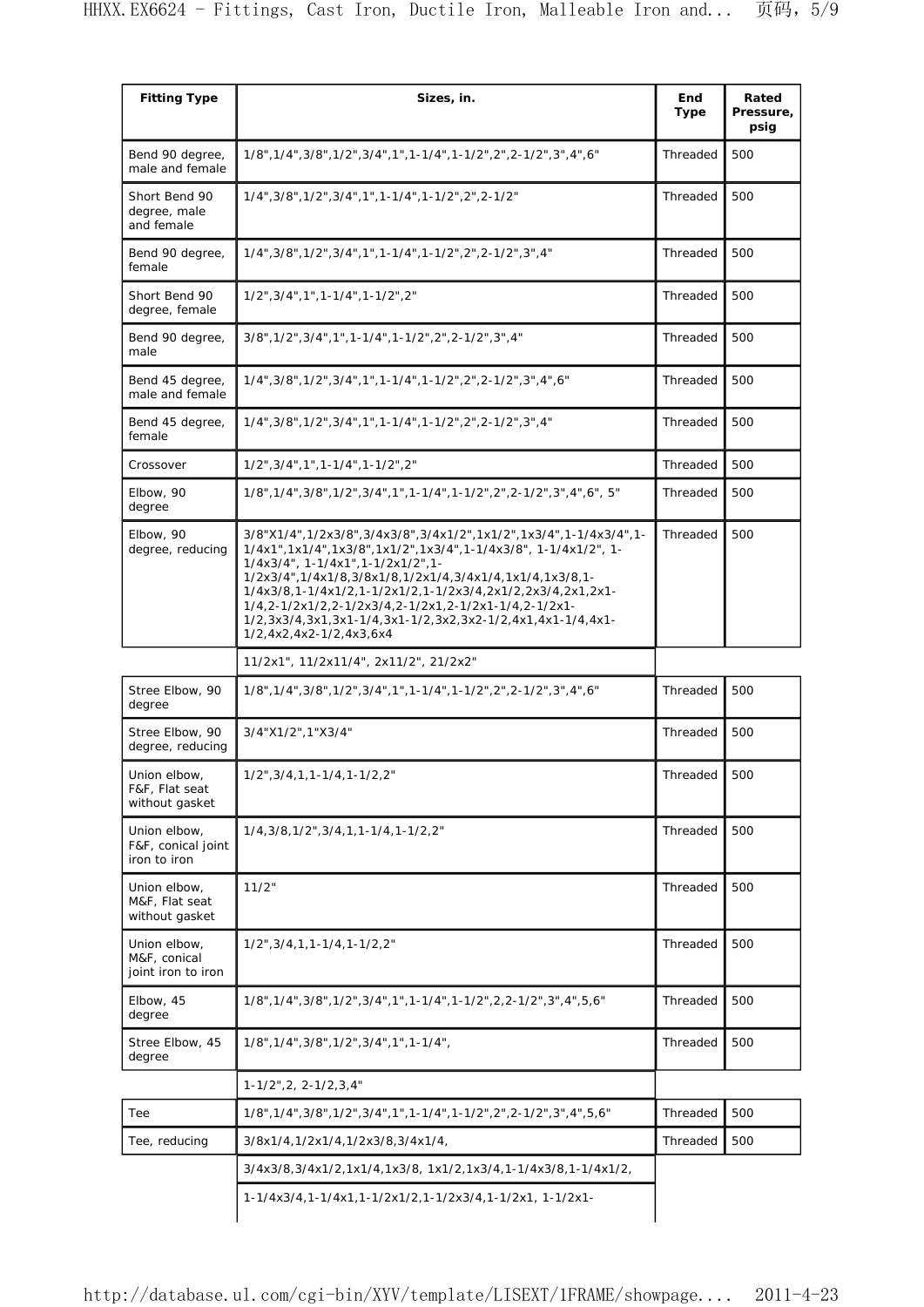|                                 | 1/4,2x1/2,2x3/4,2x1,                                                                                                                                                                                                                                                                                                           |          |     |
|---------------------------------|--------------------------------------------------------------------------------------------------------------------------------------------------------------------------------------------------------------------------------------------------------------------------------------------------------------------------------|----------|-----|
|                                 | 2x1-1/4,2x1-1/2,2-1/2x1,2-1/2x1-1/4,2-1/2x1-1/2, 2-<br>1/2x2,3x1,3x1-1/4,3x1-1/2,3x2,3x2-<br>1/2,4x2,4x3,1/4x1/8,1/2x1/8,1-1/2x3/8,2x3/8,2-1/2x1/2,2-<br>1/2x3/4,3x1/2,3x3/4, 4x1/2,4x3/4,4x1,4x1-1/4,4x1-1/2,4x2-<br>1/2,6x2,6x3,6x4, 1/2x1/2x3/4,1/2x1/2x1,3/4x3/4x1,                                                        |          |     |
|                                 | 3/4x3/4x1-1/4,1x1x1-1/4,1x1x1-1/2,1x1x2,1x1x2-1/2,1-1/4x1-<br>1/4x1-1/2,1-1/4x1-1/4x2,1-1/2x1-1/2x2,1-1/2x1-1/2x2-1/2,2x2x2-<br>1/2,2-1/2x2-1/2x3,2-1/2x2-1/2x4,<br>3/4x1/2x1/2,1x1/2x1/2,1x3/4x3/4,                                                                                                                           |          |     |
|                                 | 1-1/4x1/2x1/2,1-1/4x3/4x3/4,1-1/4x1x1,1-1/2x3/4x3/4,1-<br>1/2x1x1,1-1/2x1-1/4x1-1/4,2x1x1,2x1-1/4x1-1/4,2x1-1/2x1-1/2,2-<br>1/2x2x2,3x2x2,3/4x1/2x3/4,1x1/2x1,1x3/4x1,1x1/4x1,1-<br>1/4x1/2x1-1/4,1-1/4x3/4x1-1/4,1-1/4x1x1-1/4,1-1/2x1/2x1-1/2,1-<br>1/2x3/4x1-1/2,1-1/2x1x1-1/2,1-1/2x1-1/4x1-<br>1/2,2x1/2x2,2x3/4x2,2x1x2, |          |     |
|                                 | 2x1-1/4x2,2x1-1/2x2,2-1/2x1-1/2x2-1/2,2-1/2x2x2-<br>1/2,3/4x1/2x1,1x1/2x3/4,1x3/4x1/2,                                                                                                                                                                                                                                         | Threaded | 500 |
|                                 | 1-1/4x1/2x3/4,1-1/4x1/2x1,1-1/4x3/4x1/2,1-1/4x3/4x1,1-<br>1/4x1x1/2,1-1/4x1x3/4,1-1/2x3/4x1,1-1/2x3/4x1-1/4,1-<br>1/2x1x1/2,1-1/2x1x1-1/4,1-1/2x1-1/4x1/2, 1-1/2x1-1/4x3/4,1-<br>$1/2x1 - 1/4x1$ ,                                                                                                                             |          |     |
|                                 | 1-1/2x1-1/4x2,2x1x1-1/2,2x1-1/4x1,2x1-1/4x1-1/2,2x1-<br>1/2x1/2,2x1-1/2x3/4,2x1-1/2x1,2x1-1/2x1-1/4,2-1/2x2x1/2,2-<br>1/2x2x1,2-1/2x2x1-1/4                                                                                                                                                                                    |          |     |
| Pitcher Tee,<br>equal 90 degree | $1/2, 3/4, 1, 1-1/4, 1-1/2, 2"$                                                                                                                                                                                                                                                                                                | Threaded | 500 |
| Service Tee,<br>equal           | 1/4", 1/2, 3/4, 1, 1-1/4, 1-1/2, 2"                                                                                                                                                                                                                                                                                            | Threaded | 500 |
| Service Tee,<br>Reducing        | 2"X11/2", 2-1/2x2, 3X21/2"                                                                                                                                                                                                                                                                                                     | Threaded | 500 |
| Lateral Y branch.<br>45 degree  | $1/2$ ", $3/4$ ", $1$ ", $1-1/4$ ", $1-1/2$ ", $2$ ",                                                                                                                                                                                                                                                                          | Threaded | 500 |
|                                 | $2 - 1/2$ ", $3$ ", $4$                                                                                                                                                                                                                                                                                                        |          |     |
| Cross                           | 1/8", 1/4, 1/2", 3/4", 1", 1-1/4", 1-1/2", 2",                                                                                                                                                                                                                                                                                 | Threaded | 500 |
|                                 | 2-1/2", 3", 4", 3/8"                                                                                                                                                                                                                                                                                                           |          |     |
| Cross, reducing                 | $3/4$ "X1/2", 1x1/2, 1x3/4, 1-1/4x3/4,                                                                                                                                                                                                                                                                                         | Threaded | 500 |
|                                 | 1-1/4x1,11/2"X1",11/4"X1/2",1-1/2x1/2,1-1/2x3/4,1-1/2x1-<br>1/4,2x3/4,2x1,2x1-1/4,                                                                                                                                                                                                                                             |          |     |
|                                 | $2x1-$<br>1/2,21/2"X1",21/2"X11/4",21/2"X11/2",21/2"X2",3x3/4,3x1,3x1-<br>1/4,3x1-1/2,3"X2",3"X21/2",4x1,4x1-1/4,4x1-1/2,                                                                                                                                                                                                      |          |     |
|                                 | 4x2,4x2-1/2,4"X3"                                                                                                                                                                                                                                                                                                              |          |     |
| Socket/Coupling                 | 1/8", 1/4", 3/8", 1/2", 3/4", 1-1/4", 1-1/2", 2", 2-1/2", 3", 4", 5, 6"                                                                                                                                                                                                                                                        | Threaded | 500 |
| Socket/Coupling,<br>reducing    | 1/4"X1/8", 3/8x1/8, 3/8x1/4, 1/2x1/4,                                                                                                                                                                                                                                                                                          | Threaded | 500 |
|                                 | 1/2x3/8,3/4x1/4,3/4x3/8,3/4x1/2,                                                                                                                                                                                                                                                                                               |          |     |
|                                 | 1x3/8,1x1/2,1"X3/4",11/4"X1/2",1-1/4x3/4,1-1/4x1,1-1/2x1/2,                                                                                                                                                                                                                                                                    |          |     |
|                                 | $1 - 1/2x3/4, 1 - 1/2x1, 1 - 1/2x1 - 1/4,$                                                                                                                                                                                                                                                                                     |          |     |
|                                 | 2x1/2,2x3/4,2x1,2x1-<br>,21/4,2"X11/2",21/2"X11/4",21/2"X11/2,21/2"X2                                                                                                                                                                                                                                                          |          |     |
|                                 | 3x1-1/2,3x2,3"X21/2",1/2"X1/8",3/4"X1/8",1x1/4,1-1/4x1/4,                                                                                                                                                                                                                                                                      |          |     |
|                                 | 1-1/4x3/8,1-1/2x1/4,1-1/2x3/8,2-1/2x1/2,                                                                                                                                                                                                                                                                                       |          |     |
|                                 |                                                                                                                                                                                                                                                                                                                                |          |     |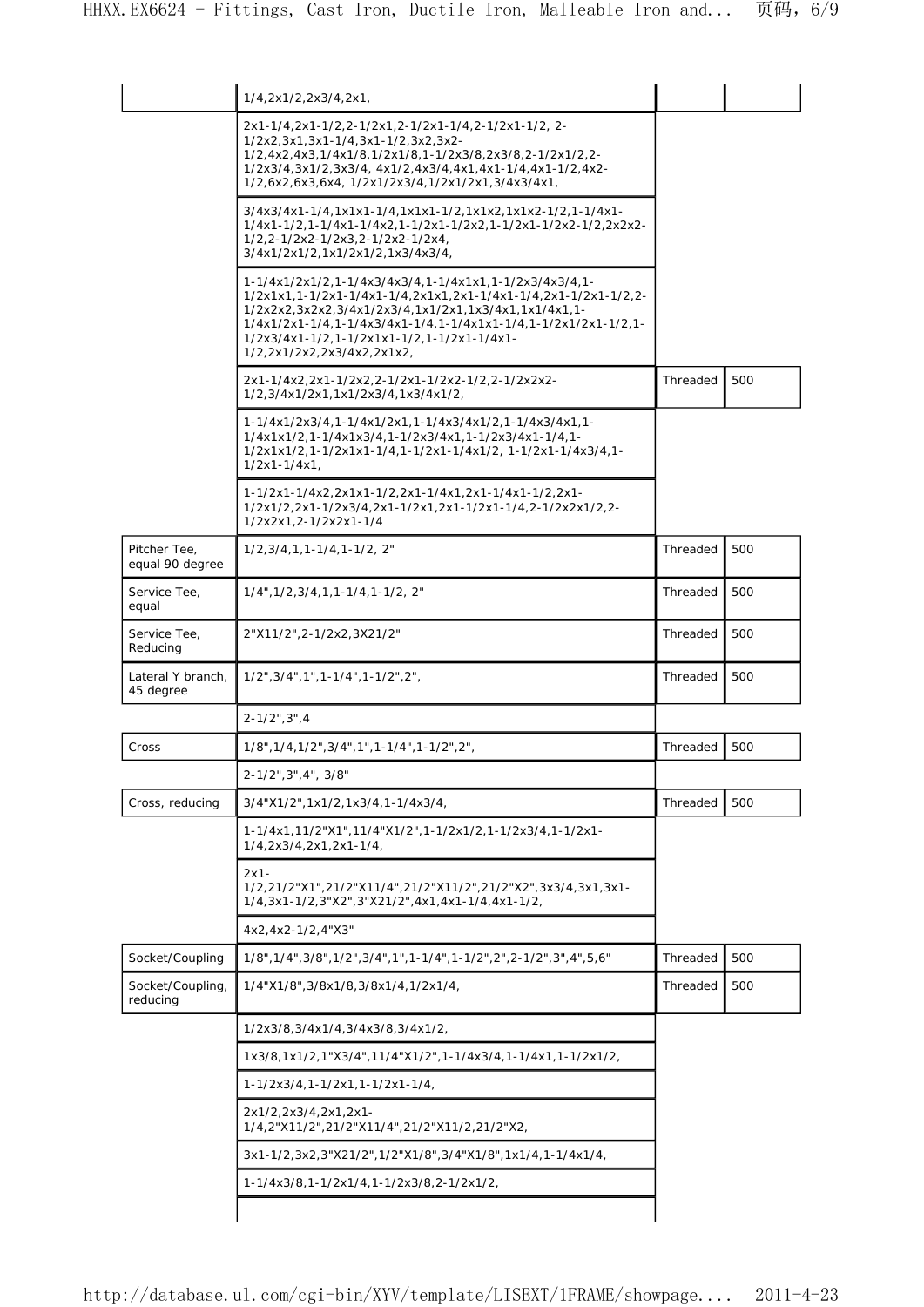|                                              | 2-1/2x3/4,2-1/2x1,3x1/2,3x3/4,3x1,                                                                                           |          |     |
|----------------------------------------------|------------------------------------------------------------------------------------------------------------------------------|----------|-----|
|                                              | 3"X11/4"                                                                                                                     |          |     |
| Bushing(241)                                 | 1/4"X1/8", 3/8x1/8, 3/8x1/4, 1/2x1/8,                                                                                        | Threaded | 500 |
|                                              | 1/2x1/4,1/2x3/8,3/4x1/8,3/4x1/4,                                                                                             |          |     |
|                                              | 3/4x3/8,3/4x1/2,1x1/8,1x1/4,1"X3/8",1x1/2,1x3/4,1-1/4x1/4,1-<br>1/4x3/8,1-1/4x1/2,1-1/4x3/4,1-1/4x1,1-1/2"X1/4",1-1/2"X3/8", |          |     |
|                                              | 1-1/2"X1/2",21/2"X11/2",2-1/2x2,3x1/2,                                                                                       |          |     |
|                                              | 3x3/4,3x2,3"X21/2",11/2"X3/4",1-1/2x1,1-1/2x1-1/4,                                                                           |          |     |
|                                              | 2x1/4,2x3/8,2x1,2x1-1/4,2x1-1/2,2-<br>1/2x1/2,21/2"X3/4",31/2"X3",4x3/4,4x1,4x1-1/4,                                         |          |     |
|                                              | 4x1-1/2,4x3,5x3,5x4,                                                                                                         |          |     |
|                                              | $6x2, 6x2 - 1/2, 6x5$                                                                                                        |          |     |
| Bushing(241D)                                | 2"X1/2",2x3/4,2-1/2x1,2-1/2x1-1/4,                                                                                           | Threaded | 500 |
|                                              | $3x1, 3x1-1/4, 3x1-1/2, 4x2,$                                                                                                |          |     |
|                                              | $4x2-1/2,6x3,6x4$                                                                                                            |          |     |
| Hexagon Nipple,<br>reducing                  | 3/8"X1/4", 1/2x1/4, 1/2x3/8,                                                                                                 | Threaded | 500 |
|                                              | 3/4x3/8,3/4x1/2,1x1/2,1x3/4,                                                                                                 |          |     |
|                                              | 1-1/4x1/2,1-1/4x3/4,11/4"X1",11/2"X3/4",1-1/2x1,1-1/2x1-1/4,                                                                 |          |     |
|                                              | 2x1,2x1-1/4,2x1-1/2,2-1/2x2,                                                                                                 |          |     |
|                                              | 3x2,3"X21/2",1/4"X1/8",3/4x1/4,1-1/2x1/2,                                                                                    |          |     |
|                                              | 2x1/2,2x3/4,2-1/2x1,2-1/2x1-1/4,                                                                                             |          |     |
|                                              | 2-1/2x1-1/2,3x1-1/2,4x2,4x2-1/2,                                                                                             |          |     |
|                                              | 4"X3"                                                                                                                        |          |     |
| Extension piece,<br>sockets M&F,<br>reducing | 3/8"X1/4", 1/2x1/4, 1/2x3/8, 3/4x3/8,                                                                                        | Threaded | 500 |
|                                              | $3/4x1/2, 1x1/2, 1x3/4, 1-1/4x1/2,$                                                                                          |          |     |
|                                              | 1-1/4x3/4,1-1/4x1,1-1/2x3/4,1-1/2x1,                                                                                         |          |     |
|                                              | 1-1/2x1-1/4,2x1,2x1-1/4,2"X11/2"                                                                                             |          |     |
| Socket, parallel<br>threads, equal           | 1/8", 1/4", 3/8", 1/2", 3/4", 1", 1-1/4",                                                                                    | Threaded | 500 |
|                                              | 1-1/2", 2", 2-1/2", 3", 4", 6"                                                                                               |          |     |
| Socket, right &<br>left threads              | $1/2$ ", $3/4$ , $1$ , $1 - 1/4$ , $1 - 1/2$ , $2$ "                                                                         | Threaded | 500 |
| Hexagon Nipple,<br>equal                     | 1/8", 1/4", 3/8", 1/2", 3/4", 1", 1-1/4",                                                                                    | Threaded | 500 |
|                                              | 1-1/2", 2", 2-1/2", 3", 4", 5", 6"                                                                                           |          |     |
| Plug                                         | 1/8", 1/4", 3/8", 1/2", 3/4", 1", 1-1/4",                                                                                    | Threaded | 500 |
|                                              | 1-1/2", 2", 2-1/2", 3", 4", 6"                                                                                               |          |     |
| Countersunk<br>Plug                          | $1/2, 3/4$ ", $1$ ", $1 - 1/4$ ",                                                                                            | Threaded | 500 |
|                                              | 1-1/2", 2", 2-1/2", 3"                                                                                                       |          |     |
| Solid Plug                                   | $1/4$ ", $3/8$ ", $1/2$ ", $3/4$ ", $1$ ", $1-1/4$ ",                                                                        | Threaded | 500 |
|                                              |                                                                                                                              |          |     |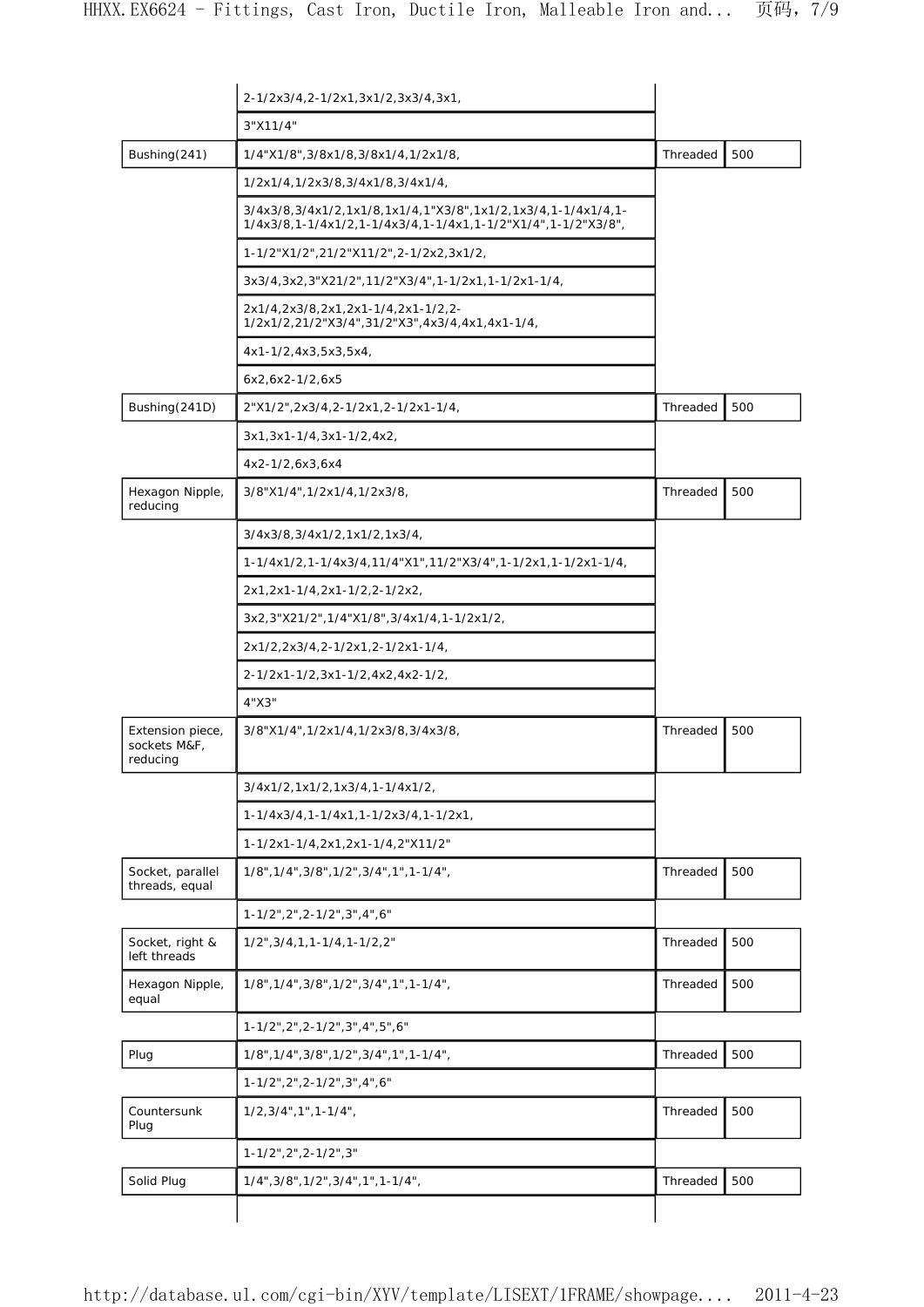|                                 | 1-1/2", 2", 2-1/2", 3", 4"                |          |     |
|---------------------------------|-------------------------------------------|----------|-----|
| Cap                             | 1/8", 1/4", 3/8", 1/2", 3/4", 1", 1-1/4", | Threaded | 500 |
|                                 | 1-1/2", 2", 2-1/2", 3", 4", 5, 6"         |          |     |
| Locknut                         | 1/4", 3/8", 1/2", 3/4", 1", 1-1/4",       | Threaded | 500 |
|                                 | 1-1/2", 2", 2-1/2", 3", 4"                |          |     |
| Backnut                         | $1/2$ ", $3/4$ ", $1$ ", $1-1/4$ ",       | Threaded | 500 |
|                                 | $1 - 1/2$ ", 2", 4"                       |          |     |
| Flange(321-4)                   | $1 - 1/4$ ",                              | Threaded | 500 |
|                                 | 1-1/2", 2", 2-1/2", 3", 4", 6"            |          |     |
| Flange(321-6)                   | $1 - 1/4$ ",                              | Threaded | 500 |
|                                 | 1-1/2", 2", 2-1/2", 3", 4", 6"            |          |     |
| Flange(321H)                    | $1/2$ ", $3/4$ ", $1$ ", $1-1/4$ ",       | Threaded | 500 |
|                                 | 1-1/2", 2", 2-1/2", 3", 4"                |          |     |
| Flange(321N)                    | 2"                                        | Threaded | 500 |
| Flange, DRP D                   | $1/2$ ", $3/4$ ", $1$ ", $1-1/4$ ",       | Threaded | 500 |
|                                 | 1-1/2", 2", 2-1/2", 3", 4", 5, 6"         |          |     |
| Flange, U/D                     | $1/2$ ", $3/4$ ", $1$ ", $1-1/4$ ",       | Threaded | 500 |
|                                 | 1-1/2", 2", 2-1/2", 3", 4", 5, 6"         |          |     |
| Flange, BS Table<br>D           | $1", 1 - 1/4",$                           | Threaded | 500 |
|                                 | 1-1/2", 2", 2-1/2", 3", 4", 6"            |          |     |
| Flange, without<br>bolt hole    | $1/2$ ", $3/4$ ", $1$ ", $1-1/4$ ",       | Threaded | 500 |
|                                 | $1 - 1/2$ ", 2", 2-1/2", 3", 4            |          |     |
| <b>Extension Tube</b>           | 1/2"X30,1/2"X40,1/2"X50,1/2"X60,          | Threaded | 500 |
|                                 | 1/2"X100                                  |          |     |
| <b>Extention Long</b><br>piece  | $1/2$ ", $3/4$ ", $1$ ", $1-1/4$ ",       | Threaded | 500 |
|                                 | $1 - 1/2$ ", $2$ "                        |          |     |
| <b>Extention Short</b><br>piece | 1/2"                                      | Threaded | 500 |
| Elbow, 90<br>degree, plain      | $1/2$ ", 1-1/4", 2"                       | Threaded | 500 |
| Tee, plain                      | $1/2$ ", $1$ ", $1-1/4$ ",                | Threaded | 500 |
|                                 | $1 - 1/2"$                                |          |     |
| Socket, plain,<br>with ribs     | $1/2$ ", $3/4$ ", $1$ ", $1-1/4$ ",       | Threaded | 500 |
|                                 | $1-1/2$ ", 2", 2-1/2", 3"                 |          |     |
| Side outlet<br>elbow            | $1/2$ ", $3/4$ ", $1$ ", $1-1/4$ ",       | Threaded | 500 |
|                                 | $1 - 1/2$ ", 2"                           |          |     |
| Side outlet tee                 | $1/2$ ", $3/4$ ", $1$ "                   | Threaded | 500 |

Steel Fittings, EN 10241 (threads manufactured in accordance with DIN 2999):